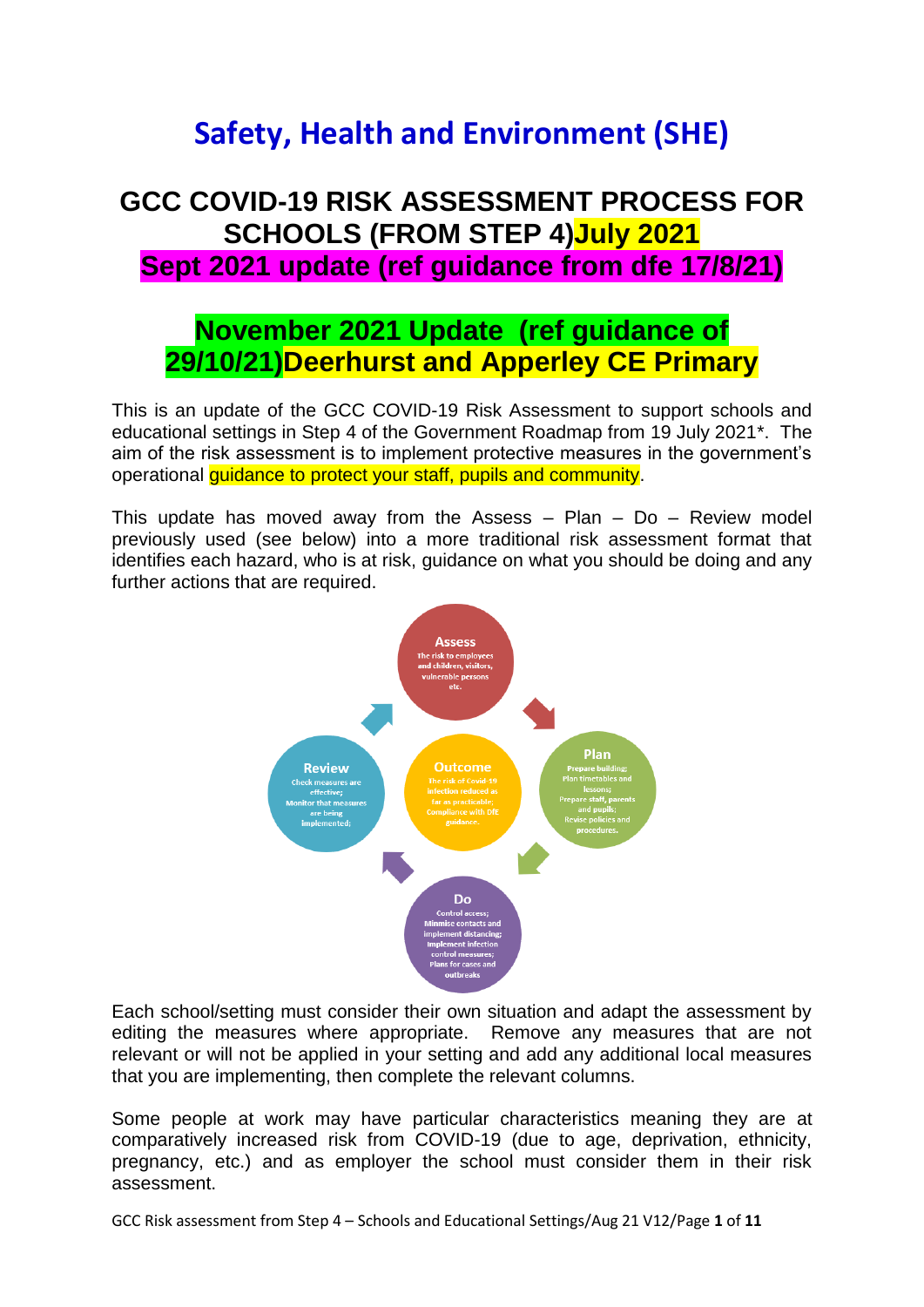\*Please note that this risk assessment may be updated before September 2021 in light of updates to government guidance. **Internally updated Nov 2021**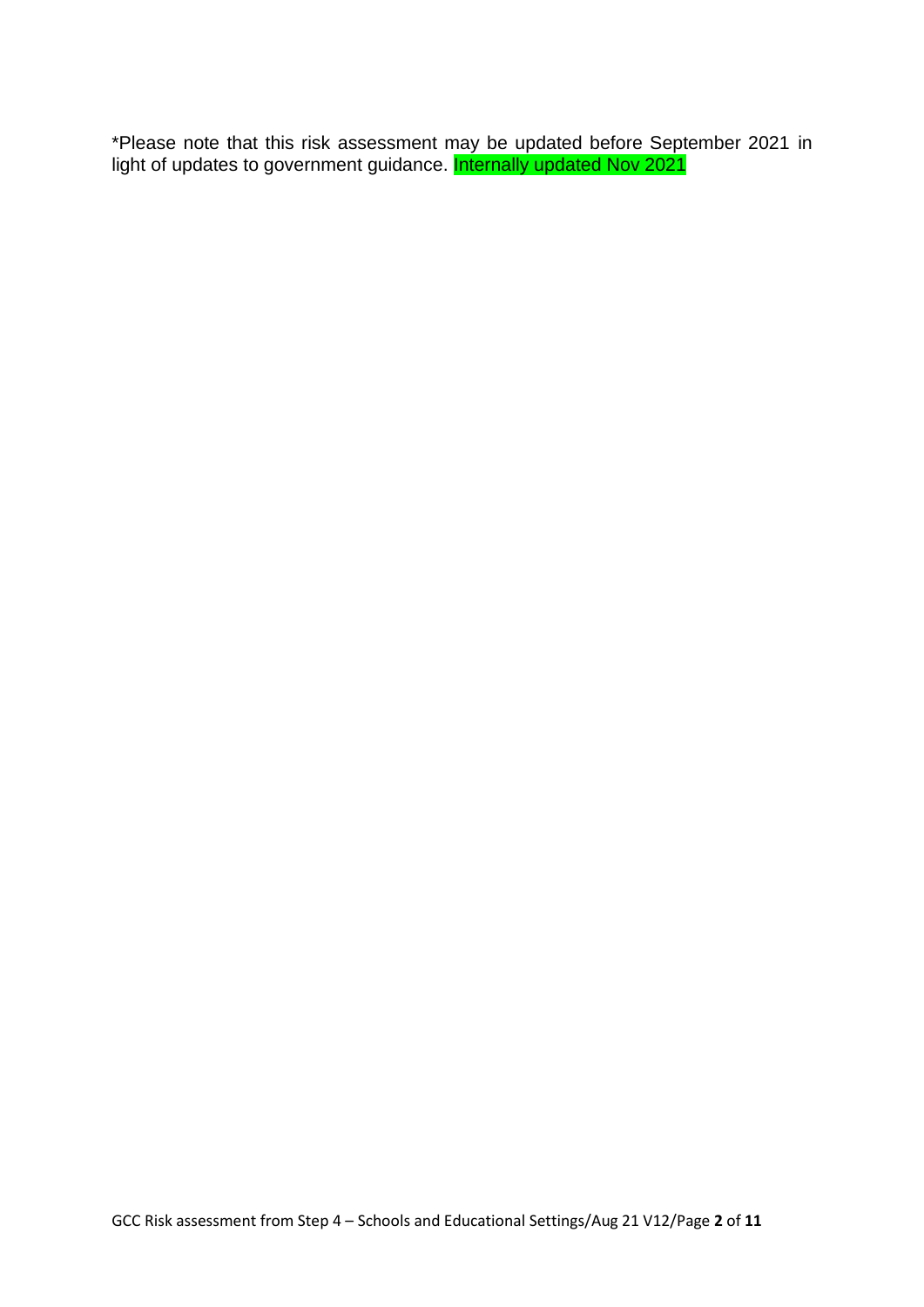|                                                                    |                                                                                                                                   | <b>Risk Assessment For Deerhurst and Apperley CE Primary School</b>                                                                                                                                                                                                                                                                                                                                                                                                                                                                                                                                                                                                                                                                                                                                                                                                                                                                                                                                                                                                                                                                                 |                                                          |                                                                                                                                                                                                                                                                                                                                                                                                 |                                                            |                           |             |
|--------------------------------------------------------------------|-----------------------------------------------------------------------------------------------------------------------------------|-----------------------------------------------------------------------------------------------------------------------------------------------------------------------------------------------------------------------------------------------------------------------------------------------------------------------------------------------------------------------------------------------------------------------------------------------------------------------------------------------------------------------------------------------------------------------------------------------------------------------------------------------------------------------------------------------------------------------------------------------------------------------------------------------------------------------------------------------------------------------------------------------------------------------------------------------------------------------------------------------------------------------------------------------------------------------------------------------------------------------------------------------------|----------------------------------------------------------|-------------------------------------------------------------------------------------------------------------------------------------------------------------------------------------------------------------------------------------------------------------------------------------------------------------------------------------------------------------------------------------------------|------------------------------------------------------------|---------------------------|-------------|
| <b>Hazards</b>                                                     | Who is at<br>risk?                                                                                                                | What are you already doing?                                                                                                                                                                                                                                                                                                                                                                                                                                                                                                                                                                                                                                                                                                                                                                                                                                                                                                                                                                                                                                                                                                                         | $\mathsf{ls}$<br>enough<br>to<br>manage<br>the<br>risks? | What further action is<br>necessary?                                                                                                                                                                                                                                                                                                                                                            | <b>Action by</b><br>whom?                                  | <b>Action by</b><br>when? | <b>Done</b> |
| <b>Person</b><br>showing<br>symptoms or<br>positive test<br>result | Employees<br>Pupils<br>Young<br>People<br><b>Families</b><br>Contractors<br><b>Visitors</b><br><b>Members</b><br>of the<br>public | Refer to GCC COVID Response Checklist<br>and public health advice on testing, self-<br>isolation and managing confirmed cases of<br>COVID-19.<br>Regular communications that persons are<br>not to come into school if they have<br>symptoms, have had a positive test result or<br>other reasons requiring them to stay at<br>home due to the risk of them passing on<br>COVID-19 (e.g. they are required to<br>quarantine).<br>If anyone in your school develops COVID-19<br>$\bullet$<br>symptoms they will be sent home.<br>An unwell child awaiting collection will be<br>isolated in a suitable room with or without<br>adult supervision (depending on age and<br>needs of the child).<br>Staff caring for a child awaiting collection to<br>$\bullet$<br>keep a distance of 2 metres.<br>PPE to be worn by staff caring for the child,<br>$\bullet$<br>including:<br>a face mask worn if a distance of 2<br>$\cap$<br>metres cannot be maintained.<br>if contact is necessary, then gloves,<br>$\Omega$<br>an apron and a face mask should be<br>worn<br>eye protection where there is a risk<br>$\circ$<br>of fluids entering the eye, for |                                                          | Increase the use of<br>home testing by staff<br>(primaries)<br>Aug 17 <sup>th</sup> 2021<br><b>Individuals are</b><br>not required<br>to self-isolate<br>if they live in<br>the same<br>household as<br>someone with<br><b>COVID-19, or</b><br>are a close<br>contact of<br>someone with<br><b>COVID-19, and</b><br>any of the<br><b>following</b><br>apply:<br>$\triangleright$ they are fully | All<br><b>HT</b><br>HT to manage<br>any COVID first<br>aid | Asap<br><b>Sept 2021</b>  |             |

#### **COVID-19 Risk Assessment for Schools & Educational Settings**

GCC Risk assessment from Step 4 – Schools and Educational Settings/Aug 21 V12/Page **3** of **11**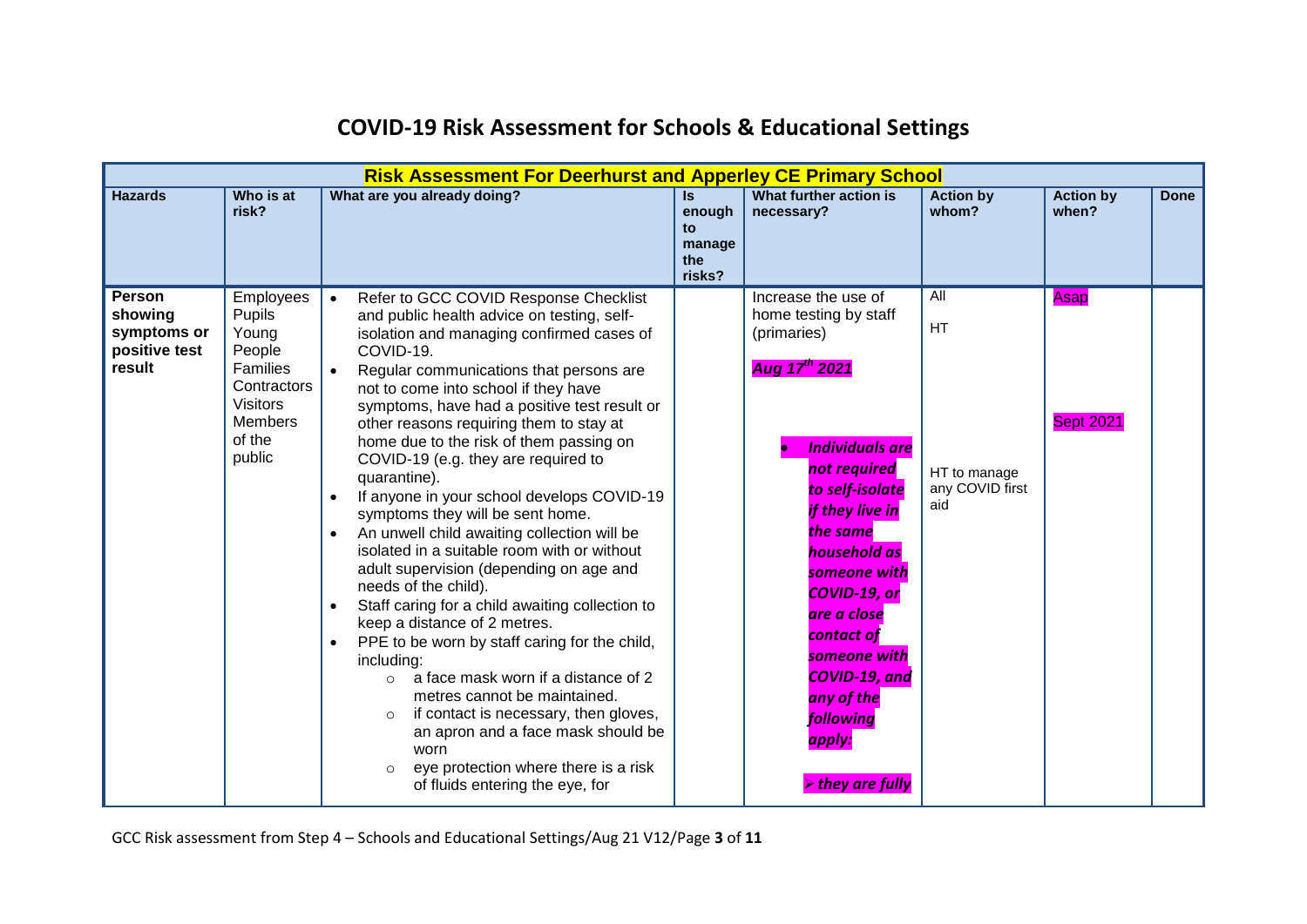| example, from coughing, spitting or<br>vomiting.<br>Staff to wash their hands after caring for a<br>$\bullet$<br>child with symptoms.<br>All areas where a person with symptoms<br>$\bullet$<br>has been to be cleaned after they have left.<br>If there is more than two positive tests, the<br>$\bullet$<br>school's outbreak management plan will be<br>initiated.<br>School has sufficient supplies of PPE, face<br>$\bullet$<br>coverings, cleaning materials and hand<br>washing/sanitising liquids.<br>Update staff, pupils, stakeholders and<br>$\bullet$<br>visitors on changes in practice - Step 4<br>measures.<br>If a parent/carer insists on a pupil attending<br>$\bullet$<br>your school with symptoms, Headteacher<br>may refuse the pupil if, in their reasonable<br>judgement, it is necessary to protect other<br>pupils and staff from possible infection with<br>COVID-19. | vaccinated<br>$\triangleright$ they are<br><b>below the</b><br>age of 18<br>years and 6<br>months<br>$\triangleright$ they have<br>taken part<br>in or are<br>currently<br>part of an<br>approved<br><b>COVID-19</b><br>vaccine<br>trial<br>$\triangleright$ they are not<br>able to get<br>vaccinated<br>for medical<br>reasons |  |
|--------------------------------------------------------------------------------------------------------------------------------------------------------------------------------------------------------------------------------------------------------------------------------------------------------------------------------------------------------------------------------------------------------------------------------------------------------------------------------------------------------------------------------------------------------------------------------------------------------------------------------------------------------------------------------------------------------------------------------------------------------------------------------------------------------------------------------------------------------------------------------------------------|----------------------------------------------------------------------------------------------------------------------------------------------------------------------------------------------------------------------------------------------------------------------------------------------------------------------------------|--|
|                                                                                                                                                                                                                                                                                                                                                                                                                                                                                                                                                                                                                                                                                                                                                                                                                                                                                                  | <b>Instead, they</b><br>will be<br>contacted<br>by NHS Test<br>and Trace,<br>informed they<br>have been in<br>close contact<br>with a positive                                                                                                                                                                                   |  |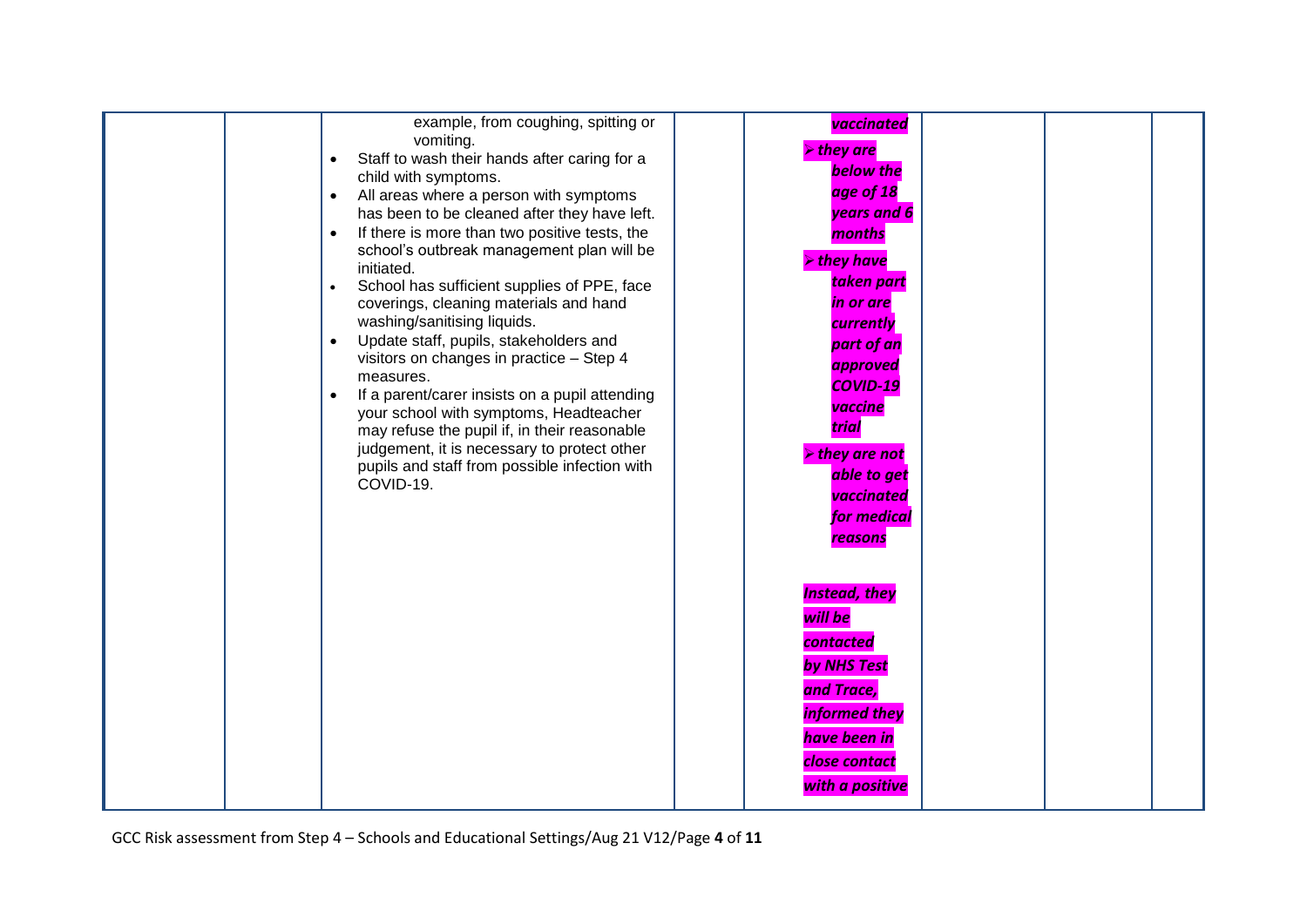|                                           |                                                                                                                  |                                                                                                                                                                                                                                                                                                                                                                  | case and<br>advised to take                                                                                                                              |                                                                                                                                    | <b>Sept 2021</b>                                                                  |  |
|-------------------------------------------|------------------------------------------------------------------------------------------------------------------|------------------------------------------------------------------------------------------------------------------------------------------------------------------------------------------------------------------------------------------------------------------------------------------------------------------------------------------------------------------|----------------------------------------------------------------------------------------------------------------------------------------------------------|------------------------------------------------------------------------------------------------------------------------------------|-----------------------------------------------------------------------------------|--|
|                                           |                                                                                                                  |                                                                                                                                                                                                                                                                                                                                                                  | a PCR test.                                                                                                                                              |                                                                                                                                    |                                                                                   |  |
|                                           |                                                                                                                  |                                                                                                                                                                                                                                                                                                                                                                  | Consider reintroducing<br>face coverings and                                                                                                             | <b>Outbreak</b><br><b>Management</b><br>Plan in place<br><b>Sept 2021</b>                                                          |                                                                                   |  |
|                                           |                                                                                                                  |                                                                                                                                                                                                                                                                                                                                                                  | bubbles temporarily<br>(Re introduce face<br>coverings in communal<br>areas and meetings<br>with parents)D&A                                             | <b>Reviewed Nov</b><br>2021 HT                                                                                                     |                                                                                   |  |
|                                           |                                                                                                                  |                                                                                                                                                                                                                                                                                                                                                                  | Attendance restriction<br>will only be<br>recommended by the<br>government as a last<br>resort.                                                          |                                                                                                                                    |                                                                                   |  |
| Poor<br><b>Personal</b><br><b>Hygiene</b> | Employees<br>Pupils<br>Young<br>People<br>Families<br>Contractors<br><b>Visitors</b><br><b>Members</b><br>of the | COVID-19 posters/ signage displayed.<br>$\bullet$<br>Frequent and thorough hand cleaning is<br>$\bullet$<br>regular practice.<br>Pupils and staff to clean their hands when<br>$\bullet$<br>they arrive at school, when they return from<br>breaks, when they change rooms and before<br>and after eating.<br>Sufficient handwashing facilities are<br>$\bullet$ | Put in place monitoring<br>and supervision to<br>make sure people are<br>following any controls<br>you have in place,<br>including enhanced<br>cleaning. | <b>Posters</b><br>displayed in<br>school<br><b>Ensure pupils</b><br>who need to be<br>supervised for<br>handwashing<br>are done so | <b>Sept 2021</b><br><b>Children and</b><br>staff<br>returning<br><b>Sept 2021</b> |  |

GCC Risk assessment from Step 4 – Schools and Educational Settings/Aug 21 V12/Page **5** of **11**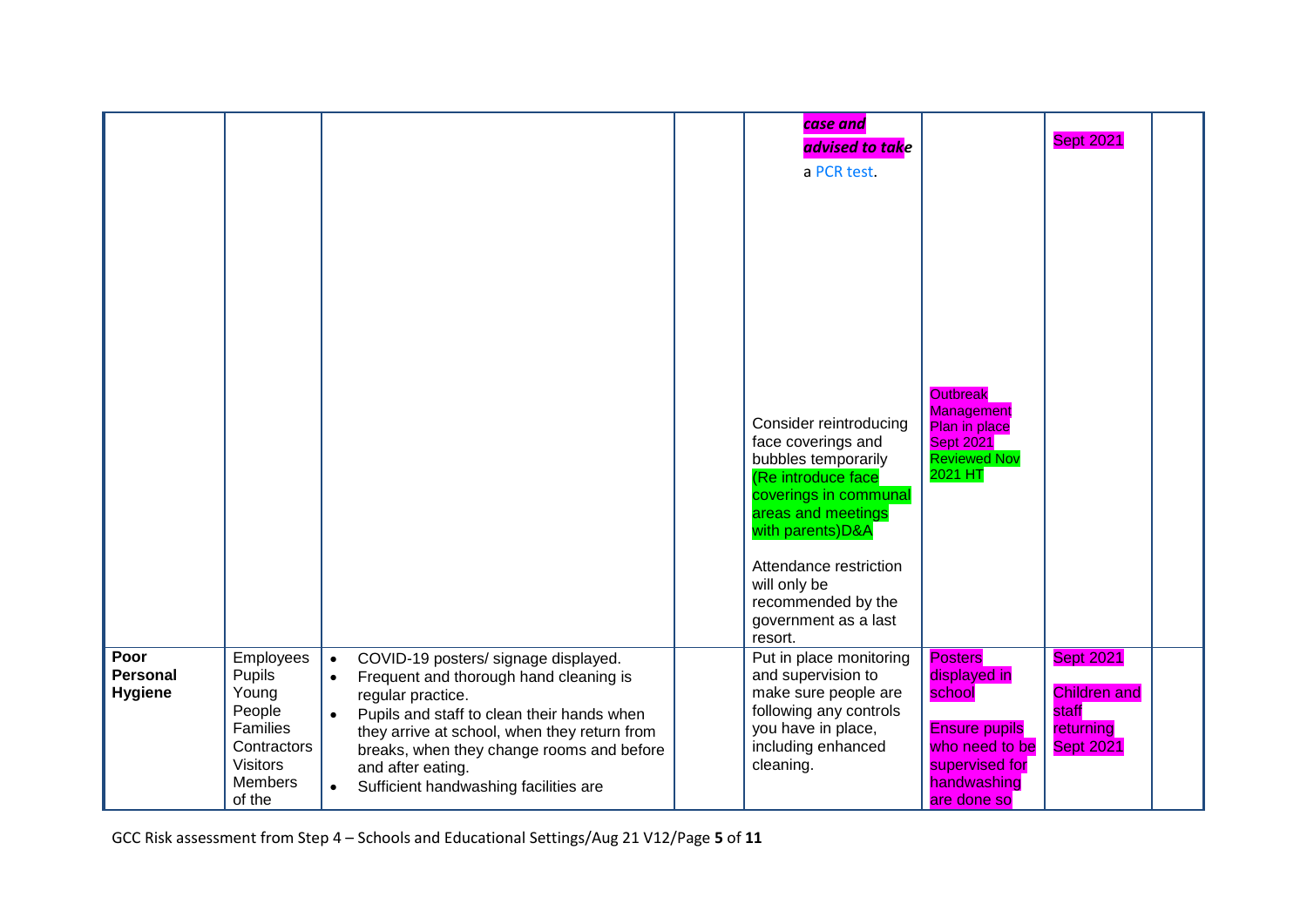|                  | public          | available.                                                |                                    |                       |                     |
|------------------|-----------------|-----------------------------------------------------------|------------------------------------|-----------------------|---------------------|
|                  |                 | Where there is no sink, hand sanitiser<br>$\bullet$       |                                    | <b>Emily (glenn</b>   | ongoing             |
|                  |                 | provided in classrooms.                                   |                                    | Cleaning) to          |                     |
|                  |                 | Skin friendly skin cleaning wipes used as an<br>$\bullet$ |                                    | ensure 'Catch         |                     |
|                  |                 | alternative to hand washing or sanitiser.                 |                                    | it' bins are          |                     |
|                  |                 | Staff help is available for pupils who have<br>$\bullet$  |                                    | emptied               |                     |
|                  |                 | trouble cleaning their hands independently                |                                    | <b>Reminder of</b>    |                     |
|                  |                 | (e.g. small children and pupils with complex              |                                    | cleaning              |                     |
|                  |                 | needs).                                                   |                                    | requirements          |                     |
|                  |                 | Use resources such as "e-bug" to teach<br>$\bullet$       |                                    | <b>HT</b>             |                     |
|                  |                 | effective hand hygiene etc.                               |                                    |                       |                     |
|                  |                 | Adults and pupils are encouraged not to<br>$\bullet$      |                                    |                       |                     |
|                  |                 | touch their mouth, eyes and nose.                         |                                    |                       |                     |
|                  |                 | Adults and pupils encouraged to use a                     |                                    |                       |                     |
|                  |                 | tissue to cough or sneeze and use bins for                |                                    |                       |                     |
|                  |                 | tissue waste ('catch it, bin it, kill it').               |                                    |                       |                     |
|                  |                 | Tissues to be provided.<br>$\bullet$                      |                                    |                       |                     |
|                  |                 | Bins for tissues provided and are emptied<br>$\bullet$    |                                    |                       |                     |
|                  |                 | throughout the day.                                       |                                    |                       |                     |
| <b>Spreading</b> | Employees       | Reduced clutter and removing difficult to<br>$\bullet$    | Put in place monitoring            | $GC - are$            | Ongoing             |
| coronavirus      | Pupils          | clean items to make cleaning easier.                      | and supervision to                 | aware of              |                     |
| from contact     | Young           | Cleaning using standard cleaning products                 | make sure people are               | cleaning              |                     |
| with surfaces,   | People          | such as detergents and bleach, paying                     | following controls, for            | regime (EV)           |                     |
| equipment        | Families        | attention to all surfaces but especially ones             | example by                         |                       | Ongoing             |
| and              | Contractors     | that are touched frequently, such as door                 | implementing cleaning              | <b>All staff to</b>   |                     |
| workstations     | <b>Visitors</b> | handles, light switches, work surfaces,                   | regimes.                           | ensure any            |                     |
|                  | Members         | remote controls and electronic devices.                   |                                    | area they use         |                     |
|                  | of the          | Surfaces that are frequently touched and by<br>$\bullet$  | Provide information                | and move on           |                     |
|                  | public          | many people in common areas to be                         | telling people who<br>should clean | from is               |                     |
|                  |                 | cleaned twice a day.                                      |                                    | sanitised             |                     |
|                  |                 | Avoid sharing work equipment by allocating                | something and when.                | <b>Reminder</b> to    | <b>Ongoing</b>      |
|                  |                 | it on a personal basis or put cleaning                    | Provide instruction and            | staff                 |                     |
|                  |                 | regimes in place to clean between each                    | training to people who             | importance of         |                     |
|                  |                 | user.                                                     | need to clean.                     | sanitising            | <b>All products</b> |
|                  |                 | Identify where you can reduce people                      |                                    | throughout the        | bought are          |
|                  |                 | touching surfaces, for example by leaving                 | Include information on             | day                   | inline with         |
|                  |                 | doors open (except fire doors), or providing              | the products they need             | <b>HT</b> to continue | Gov dfe             |
|                  |                 | contactless payment.                                      |                                    |                       |                     |

GCC Risk assessment from Step 4 – Schools and Educational Settings/Aug 21 V12/Page **6** of **11**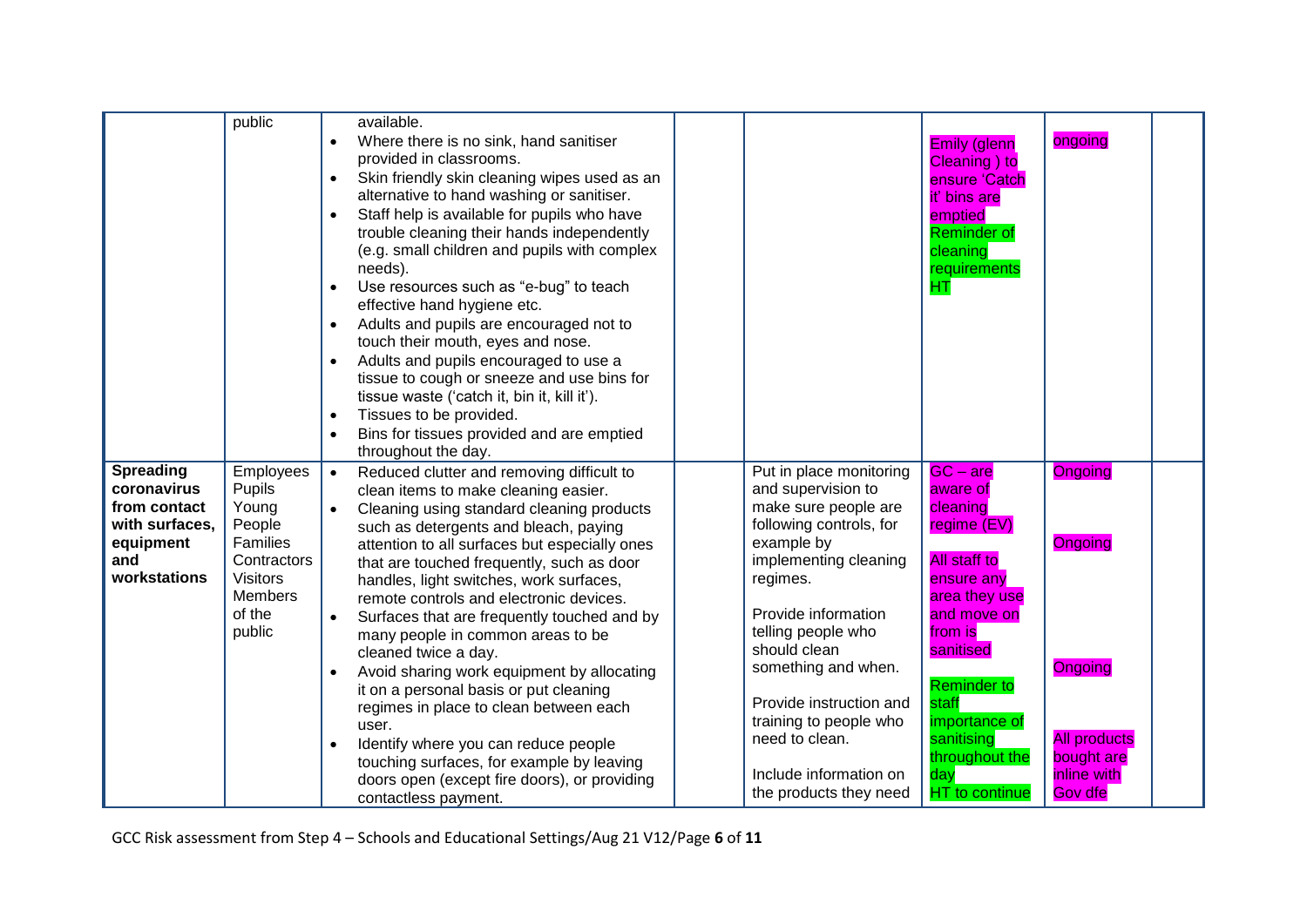|                                                                                                                                                                                                      | Keep surfaces clear to make it easier to<br>clean and reduce the likelihood of<br>contaminating objects.<br>Provide more bins and empty them more<br>$\bullet$<br>often.<br>Toilets and communal areas to be cleaned<br>$\bullet$<br>regularly.<br>Sanitising spray and paper towels to be<br>$\bullet$<br>provided in classrooms for use by members<br>of staff.<br>Thorough cleaning of rooms at the end of<br>the day.                                                                                                                                                                                                                                                                                                                                                                                                                                                                                                                                                                                                                                                                                            | to use,<br>precautions they need<br>to follow and the areas<br>they need to clean                                                                                                                                                                                                                                                                                                                                      | to clean<br>requirements<br>hotspots<br>throughout the<br>day                                                                                                                                                                                                                                                                                                                                                                             |
|------------------------------------------------------------------------------------------------------------------------------------------------------------------------------------------------------|----------------------------------------------------------------------------------------------------------------------------------------------------------------------------------------------------------------------------------------------------------------------------------------------------------------------------------------------------------------------------------------------------------------------------------------------------------------------------------------------------------------------------------------------------------------------------------------------------------------------------------------------------------------------------------------------------------------------------------------------------------------------------------------------------------------------------------------------------------------------------------------------------------------------------------------------------------------------------------------------------------------------------------------------------------------------------------------------------------------------|------------------------------------------------------------------------------------------------------------------------------------------------------------------------------------------------------------------------------------------------------------------------------------------------------------------------------------------------------------------------------------------------------------------------|-------------------------------------------------------------------------------------------------------------------------------------------------------------------------------------------------------------------------------------------------------------------------------------------------------------------------------------------------------------------------------------------------------------------------------------------|
| <b>Poorly</b><br>ventilated<br>Pupils<br>Young<br>spaces<br>leading to<br>People<br>risks of<br><b>Families</b><br>coronavirus<br>spreading<br><b>Visitors</b><br><b>Members</b><br>of the<br>public | Employees<br>Ventilation and AC systems working<br>$\bullet$<br>optimally.<br>$\bullet$<br>Heating used as necessary to ensure<br>comfort levels are maintained when the<br>building is occupied.<br>Contractors<br>$\bullet$<br>Keep windows open wide enough to provide<br>some natural background ventilation and<br>open internal doors to increase air flow.<br>Open windows fully when rooms are<br>$\bullet$<br>unoccupied for longer periods to purge the<br>air (e.g. lunch times and before and after<br>school).<br>Action taken to prevent occupants being<br>exposed to draughts. For example, partially<br>open high-level windows as oppose to low-<br>level windows, close external doors and<br>arrange the furniture if appropriate and<br>possible.<br>Use fans for good air circulation.<br>$\bullet$<br>Air conditioning systems that normally run<br>$\bullet$<br>with a recirculation mode set up to run on<br>full outside air.<br>Ventilations system that removes and<br>$\bullet$<br>recirculates air to different rooms is turned<br>off.<br>Ventilation system remains on at all times, | Identify any poorly<br>ventilated spaces take<br>steps to improve fresh<br>air flow in these areas.<br>Maintain air<br>conditioning plant and<br>equipment as per<br>manufacturers<br>instructions.<br>Class 3 pupils to come<br>into hall for lunch at<br>12.45 (playground for<br>first 15 minutes) to<br>reduce queuing in<br>corridor. SKP<br><b>Staff room reduce</b><br>numbers (3) at anyone<br>time reinforced | <b>Windows/doors</b><br><b>Reintroduce</b><br><b>Sept 2021</b><br>are to remain<br>open where<br>return<br>they can be.<br><b>Close</b><br>temporarily if<br>room becomes<br>too cold or<br>children<br>uncomfortable<br><b>School are still</b><br>waiting for air<br>conditioning<br>units from<br>government-<br>reminder to<br>staff to keep all<br>areas well<br>ventilated<br><b>Bubble Room,</b><br><b>PPA</b> room<br>recommended |

GCC Risk assessment from Step 4 – Schools and Educational Settings/Aug 21 V12/Page **7** of **11**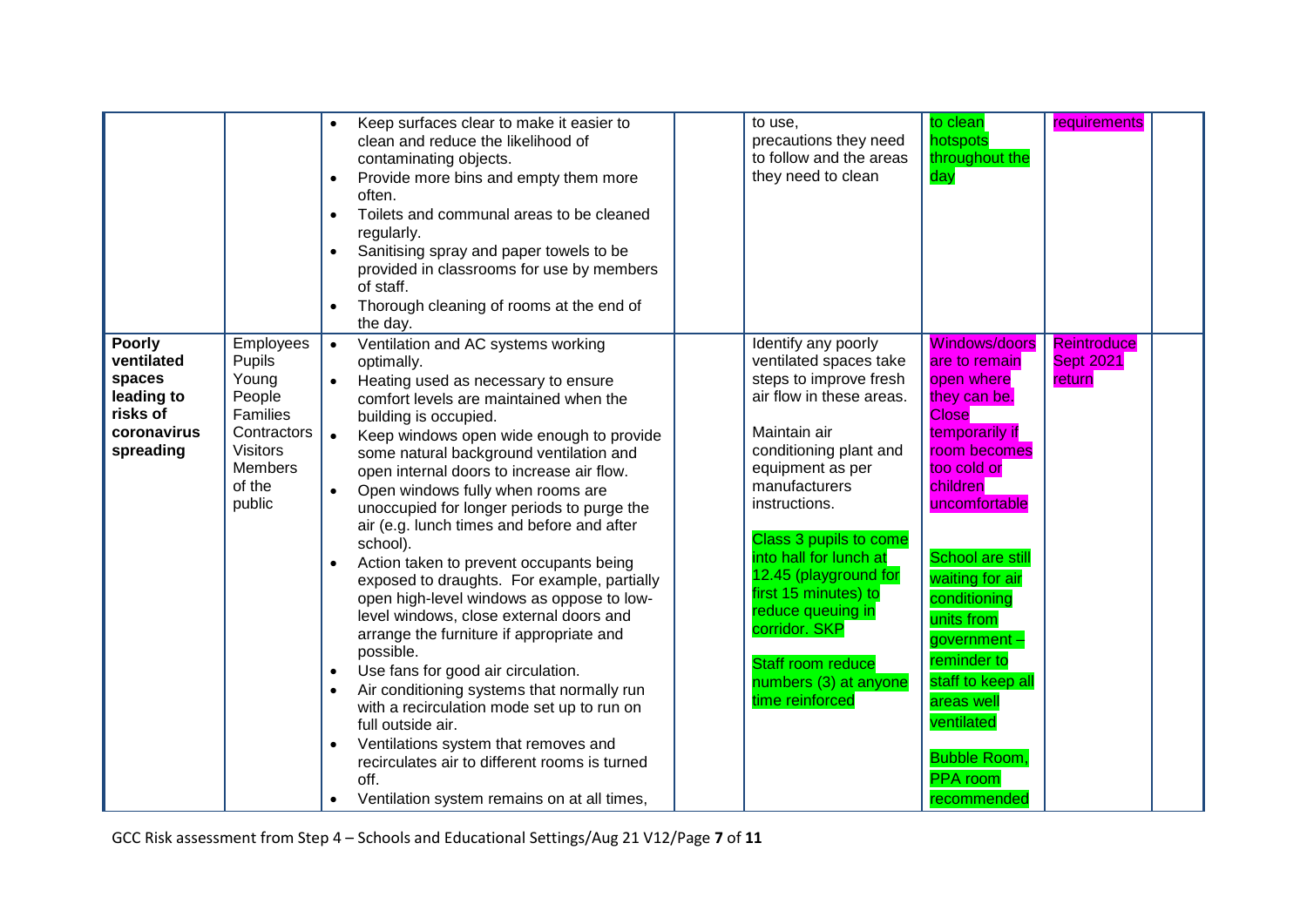|                                                                                                                                                                              |                                                                                                                            | even when the building is unoccupied. The<br>system set to operate at lower ventilation<br>rates during evenings and weekends.<br>Occupants encouraged to wear additional,<br>$\bullet$<br>suitable indoor clothing. (If they have to<br>wear coats, scarves and other outdoor<br>clothing the room would be considered too<br>cold and the above steps must be<br>considered).<br>Ensure staff meetings and insets are in<br>rooms with suitable and sufficient ventilation.                                                                                                                                                                                                                                                                                      |                                                                                                                                                                                                                                   | to wear face<br>coverings if<br>working with<br>children in<br>these areas or<br>with another<br>member of<br>staff                                                                                                                                 |                                                                                                                                                                   |  |
|------------------------------------------------------------------------------------------------------------------------------------------------------------------------------|----------------------------------------------------------------------------------------------------------------------------|--------------------------------------------------------------------------------------------------------------------------------------------------------------------------------------------------------------------------------------------------------------------------------------------------------------------------------------------------------------------------------------------------------------------------------------------------------------------------------------------------------------------------------------------------------------------------------------------------------------------------------------------------------------------------------------------------------------------------------------------------------------------|-----------------------------------------------------------------------------------------------------------------------------------------------------------------------------------------------------------------------------------|-----------------------------------------------------------------------------------------------------------------------------------------------------------------------------------------------------------------------------------------------------|-------------------------------------------------------------------------------------------------------------------------------------------------------------------|--|
| <b>Increased</b><br>risk of<br>infection and<br>complications<br>for workers<br>who are<br>clinically<br>extremely<br>vulnerable<br>and workers<br>in higher- risk<br>groups | Employees<br>Pupils<br>Young<br>People<br>Families<br>Contractors<br><b>Visitors</b><br><b>Members</b><br>of the<br>public | Identify who in the work force could be<br>$\bullet$<br>clinically extremely vulnerable and refer to<br>government guidance and HSE and PHE<br>guidance on protecting vulnerable workers<br>during the pandemic on how to support<br>workers in higher-risk groups and those who<br>are clinically extremely vulnerable.<br>Carry out a risk assessment of pregnant<br>$\bullet$<br>workers to identify the risk and measures to<br>be taken.<br>Some pregnant workers will be at greater<br>risk of severe illness from coronavirus and<br>they should stay at home as much as<br>possible and work from home if they can.<br>Where adjustments to the job or working<br>from home is not possible pregnant workers<br>will be suspended from work on paid leave. | Guidance on who is<br>clinically extremely<br>vulnerable and what<br>further support may be<br>available from Public<br>Health England.<br>Keep under review<br>completed individual<br>risk assessments for<br>pregnant workers. | <b>HT</b> to identify<br><b>CEV</b> and<br>action if<br>needed in the<br>event of<br>outbreak<br><b>Identify staff</b><br>and situation of<br>vacinations to<br>enable RA<br><b>Ensure</b><br>students are<br>RA on arrival in<br><b>NovemberHT</b> | <b>Sept 2021</b><br>return<br>Vaccination<br>clarification<br><b>RA</b> for new<br>staff joining<br><b>Review</b><br>current risk<br>assessments<br>for any staff |  |
| Airborne<br>spread of<br><b>COVID</b>                                                                                                                                        | Employees<br>Pupils<br>Young<br>People<br>Families<br>Contractors<br><b>Visitors</b><br><b>Members</b>                     | Although from Step 4, face coverings will no<br>$\bullet$<br>longer be advised for pupils, staff and<br>visitors, persons choosing to wear face<br>coverings as a precaution will not be<br>deterred when outside the classroom.<br>Where staff are in enclosed and crowded<br>$\bullet$<br>spaces, face masks are recommended (but<br>not required).                                                                                                                                                                                                                                                                                                                                                                                                              |                                                                                                                                                                                                                                   | There is no<br>requirement for<br>face coverings<br>to be worn<br>within school<br>If staff chose to<br>wear face                                                                                                                                   | <b>Staff inset</b><br>information<br><b>Sept 2021</b>                                                                                                             |  |

GCC Risk assessment from Step 4 – Schools and Educational Settings/Aug 21 V12/Page **8** of **11**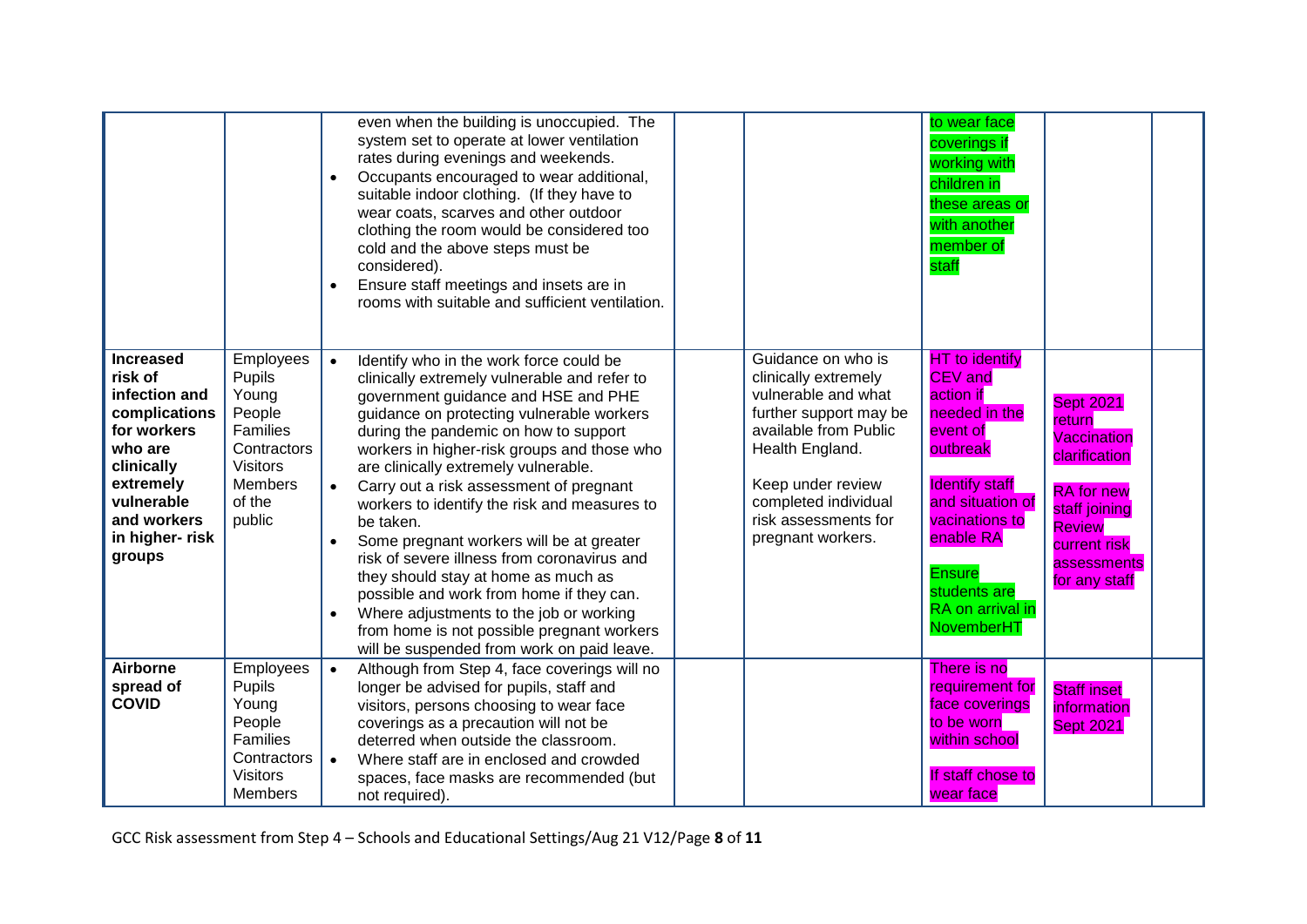|                                                        | of the<br>public                                                                            | Face coverings recommended on school<br>$\bullet$<br>transport.                                                                                                                                                                                                                         | It is recommended that<br>face coverings are<br>reintroduced in<br>communal areas,<br>working in small<br>spaces or close<br>contact with children.<br>Please refer to PPE<br>use on posters in<br>school and dispose of<br>correctly | coverings<br>when working<br>in confined<br>spaces or with<br>small<br>ventilation then<br>these face<br>coverings must<br>be used and<br>removed in<br>accordance<br>with the PPE<br>leaflet handed<br>out previously<br>and stuck on<br>the wall in the<br><b>Disabled toilet</b><br><b>(First Aid</b><br>room)<br>It is<br>recommended<br>that face<br>coverings are<br>reintroduced in<br>communal<br>areas, working<br>in small spaces<br>or close<br>contact with<br>children. |                                               |  |
|--------------------------------------------------------|---------------------------------------------------------------------------------------------|-----------------------------------------------------------------------------------------------------------------------------------------------------------------------------------------------------------------------------------------------------------------------------------------|---------------------------------------------------------------------------------------------------------------------------------------------------------------------------------------------------------------------------------------|--------------------------------------------------------------------------------------------------------------------------------------------------------------------------------------------------------------------------------------------------------------------------------------------------------------------------------------------------------------------------------------------------------------------------------------------------------------------------------------|-----------------------------------------------|--|
| <b>Returning to</b><br>work after<br>summer<br>closure | Employees<br>Pupils<br>Young<br>People<br><b>Families</b><br>Contractors<br><b>Visitors</b> | Buildings and health and safety compliance<br>$\bullet$<br>checks continue to be undertaken (e.g. fire<br>alarm, emergency lighting, water hygiene,<br>lifts, etc.).<br>Checking mechanical ventilation systems<br>$\bullet$<br>are working effectively and are properly<br>maintained. |                                                                                                                                                                                                                                       | <b>HT</b> to action all<br>points and<br>relay to staff on<br>inset Sept<br>2021                                                                                                                                                                                                                                                                                                                                                                                                     | <b>Sept 2021</b><br>ensure all<br>vaccination |  |

GCC Risk assessment from Step 4 – Schools and Educational Settings/Aug 21 V12/Page **9** of **11**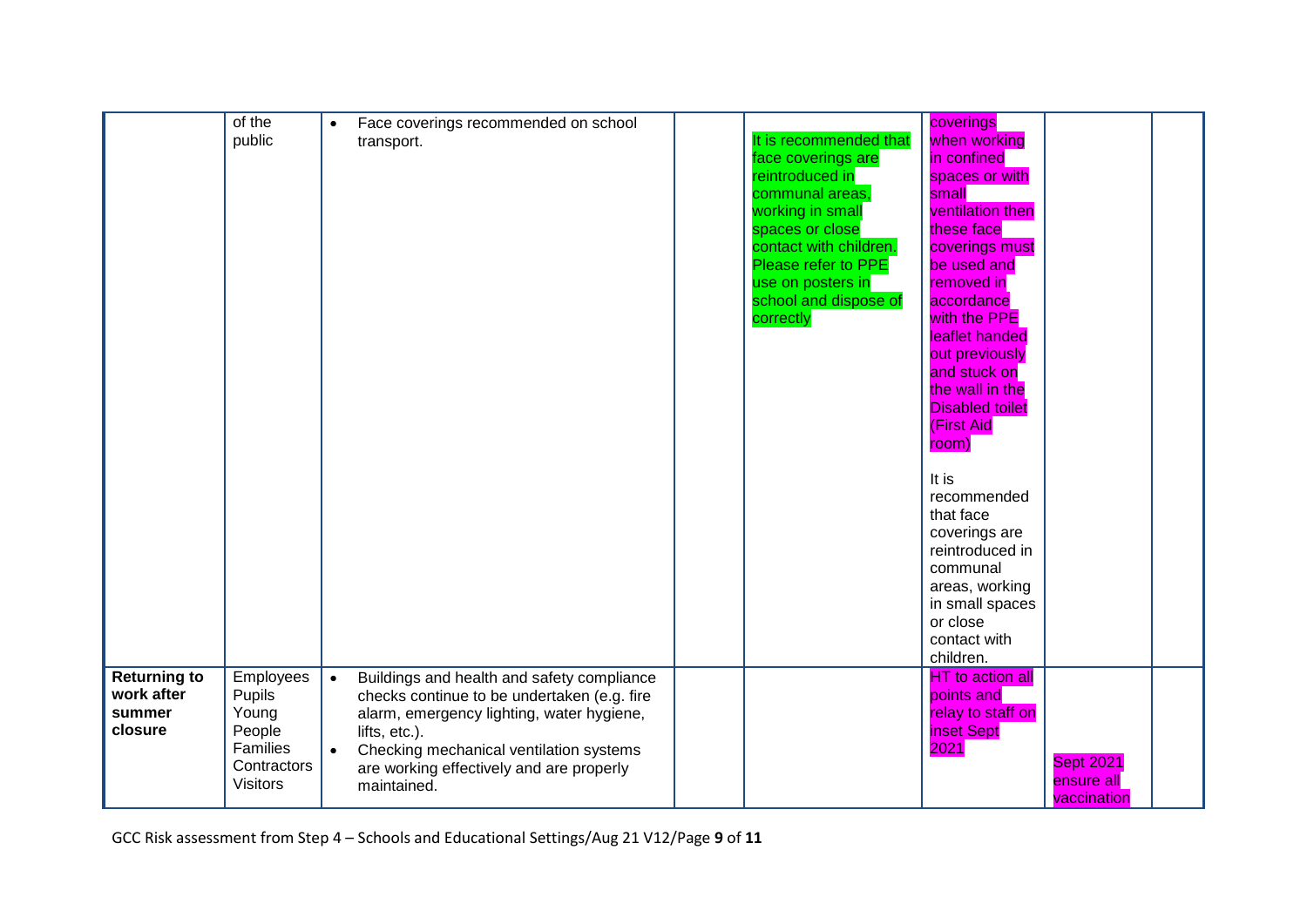| Members<br>$\bullet$<br>of the<br>public<br>$\bullet$<br>$\bullet$<br>$\bullet$ | Decide the tasks that need to be carried out<br>as a priority. This will allow you to plan the<br>order in which workers will return to your<br>workplace and in what number.<br>Information and instruction for returning<br>workers to ensure clarity on arrangements<br>for cleaning and hygiene and ventilation.<br>Vaccination is a control measure against<br>COVID so staff can be asked to confirm that<br>they are vaccinated. This information will<br>assist in the risk assessment for outbreak<br>management plans.<br>Communicate updates with supply staff and | sheets are<br>returned to<br>$HT - action$<br>students Nov<br>2021 HT |
|---------------------------------------------------------------------------------|-------------------------------------------------------------------------------------------------------------------------------------------------------------------------------------------------------------------------------------------------------------------------------------------------------------------------------------------------------------------------------------------------------------------------------------------------------------------------------------------------------------------------------------------------------------------------------|-----------------------------------------------------------------------|
| $\bullet$<br>$\bullet$<br>$\bullet$                                             | other temporary or peripatetic staff and<br>volunteers to follow the school's<br>arrangements for managing and minimising<br>risk.<br>Staff to undertake twice weekly home tests<br>whenever they are on site until at least the<br>end of September.<br>Review/update policies to reflect changes<br>brought about by updated COVID-19<br>requirements.<br>Ensure website is compliant with regards to<br>the publishing of policies and risk<br>assessment.                                                                                                                 | <b>Sept 2021</b>                                                      |

**Completed by:** Jayne Neveu Date July 2021

| <b>Reviewed by</b> | <b>Date</b>               | <b>Next Review Due</b>                          |
|--------------------|---------------------------|-------------------------------------------------|
|                    | Aug 27 <sup>th</sup> 2021 | Next dfe update                                 |
|                    | October 2021              | Dec 2021 or DFE<br>update whichever is<br>first |
|                    |                           |                                                 |

GCC Risk assessment from Step 4 – Schools and Educational Settings/Aug 21 V12/Page **10** of **11**